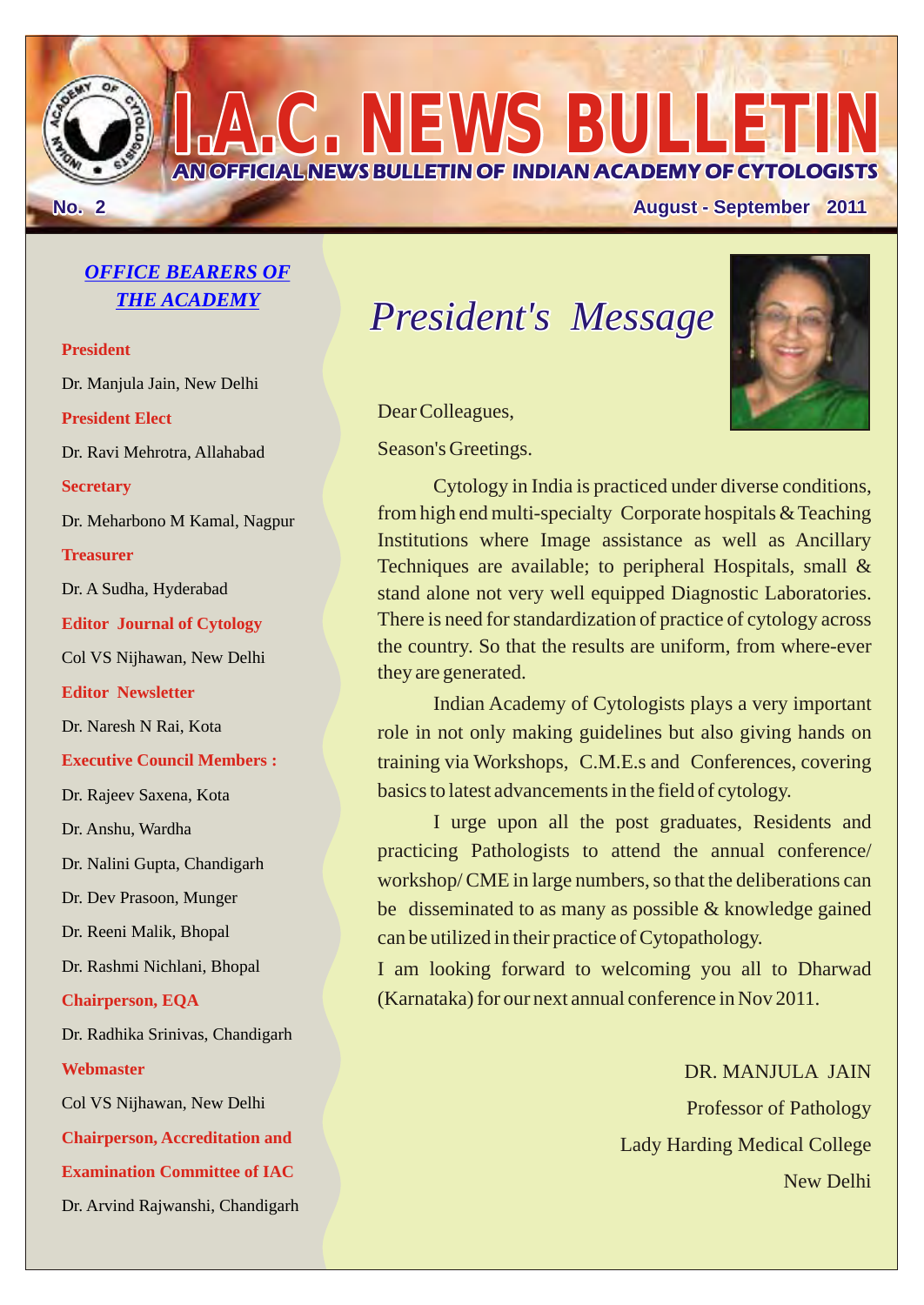

# *Editorial...*



#### **Eklavya & Dronacharya…. Teaching & Learning Cytopathology….**

A basic knowledge of Morphology, of Anatomic Pathology is essential to recognize & classify lesions in cytology. Wet fixed smears are then comfortably interpreted. But not the air-dried MGG stained FNAC smears. Being able to report Fine Needle Aspiration Cytology Smears require extra effort- more than the crispy nuclear details, something beyond the conventional Histopathological diagnostic expertise. A senior & experienced Histopathologist also has to learn the FNAC the way a beginner has to; & to commit mistakes in the process & to learn from mistakes.

And not only in Aspiration Cytology, but learning in every field of life you require a Teacher. Beside, everything in life teaches you, if you are perceptive enough.

The Andragogy of Cytopathology (Pathology in general & in fact Medical Science as a whole) require someone who can teach you. Books can teach you, but this is a person who makes the difference. ATeacher- more experienced & well-versed than you. The Teacher may be senior or Junior to you. You have to be in learning mode; not in a demanding role.

And even if a Teacher does not spoon feed, even if you do not get a tutelage, a well-qualified patronage- a little push in the right direction, a flash in the dark highway is sufficient to lead you to the top. If you self-train yourself, keeping the image of the teacher in mind; accelerating yourself after that little push, than you will ascend gradually.

Many of us in our generation of Cytopathologists had this Eklavya kind of learning. However, we need to develop a system of transferring knowledge, a mode of acquiring knowledge, a way to update ourselves.

We need to develop an Ashram, open to Arjuna, as well as to Eklavya.

> *"To learn & never be filled, is wisdom; To teach &never be weary, is Love"*

**Editorial Office: Dr. Naresh N. Rai Professor & Head, Department of Pathology Govt. Medical College, KOTA** I/3, Medical College Campus, Rangbari Road, Kota Tel. (R): 0744-2471170, (M)- 094141-86970 Email: drnareshrai@yahoo.co.uk

# *Secretary's Message*



**Secretary's Message** Dear members,Dear Members,

The fever is on...the fever of attending the  $41<sup>st</sup>$  IAC National Conference at SDM College of Medical Sciences & Hospital, Dharwad. Delegates must be busy preparing their talks and presentations. There was such a warm response, but a delayed one, that we had to extend the last date of submitting abstracts. While I am scrutinizing the abstracts, I am struck with awe and wonder, over the fact that cytology has expanded beyond imagination and there is no dearth of expertise in primarily diagnosing vast spectrum of lesions from variety of sites, both in the government and corporate sectors. I make no apology for a huge number of oral and poster presentations, in which we will all have to make difficult choices about what to attend or view. It is a tribute to the strength and continuing expansion of our discipline.

Overall the coming conference at Dharwad has a gratifyingly busy, comprehensive and diverse program. The deliberations of the conference will provide a unique opportunity to exchange experience and knowledge of contemporary practice and scientific advances in all branches of cytology from a variety of cultural and clinical environments. It will be a pleasure to listen to the veterans in cytology and also awardees of this year like Dr. Roshni Chinoy, Aruna Prayaga, Dr. Kusum Verma and Dr. Jose Schalper. I offer my sincere congratulations to them. The International faculties Dr. Damanski, Dr.Latha Pisharodi and Dr. Bryan Knight are world renowned cytologists and will enrich the CME and workshops with their deliberations. My very best to all the presenters for the Nalini Bhai Thakkar and Jwala Devi award sessions. Come on give an extraordinary edge to your presentations and a tough academic fight to each other !

Uneasy lies the head that wears the crown is so true for Dr. Col. U. S. Dinesh, the Organizing Secretary of this conference. Being an army man, he is more than structured and scrupulous in organizing such conferences, with the additional seasoning of 'discipline' in his work. The untiring efforts of Dr. Dinesh and his team will soon unfold and there is no chance of disappointment on any front.

So we hope to meet soon and enjoy while we learn from each other!

> *Dr. Meherbano Mustafa Kamal. MD. PhD. Associate Professor, Hon. Secretary, Indian Academy of Cytologists, Department of Pathology, Government Medical Collage, Nagpur, 4400 22( Maharashtra) India. Mo:09850489754, 0712-2226952*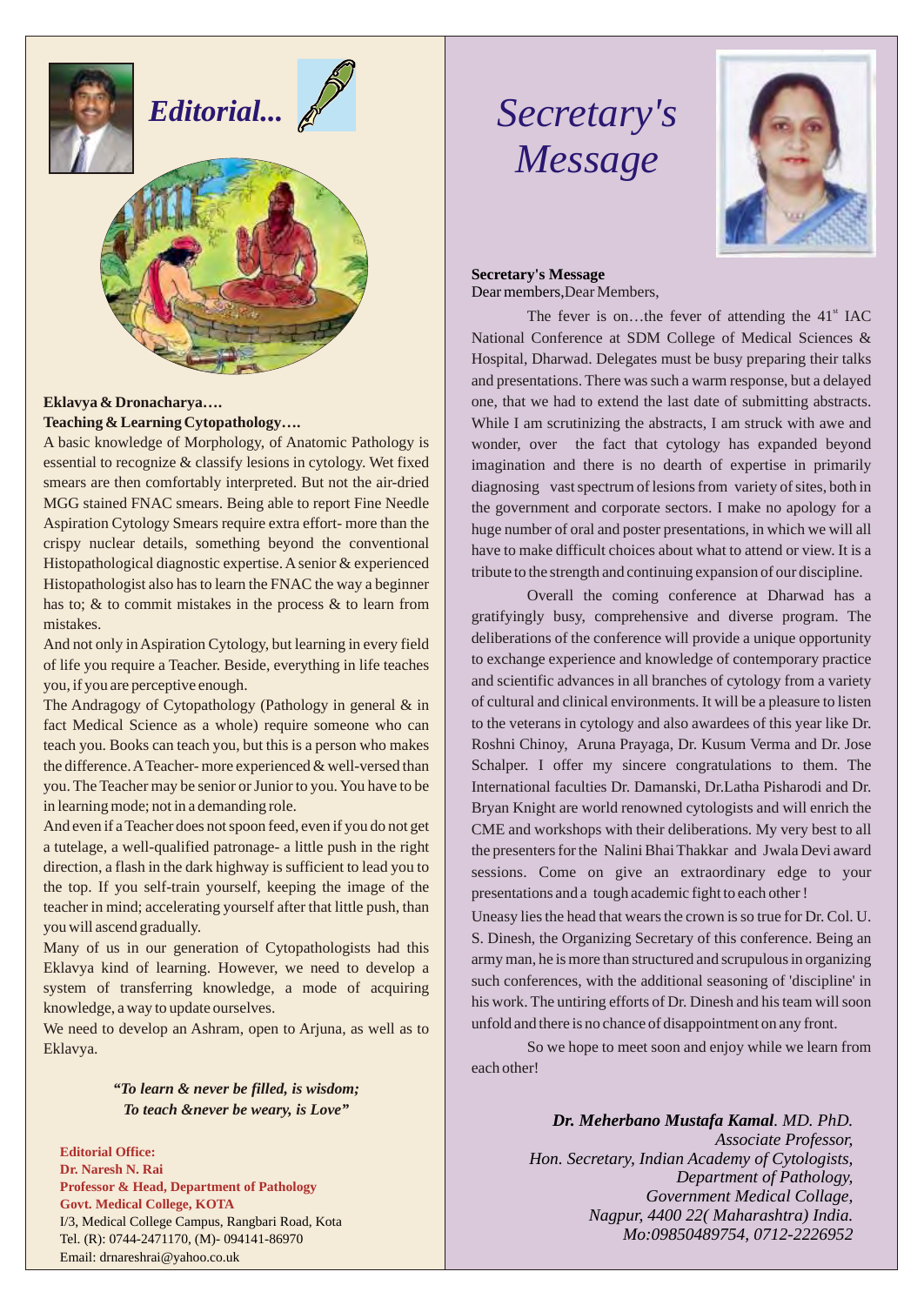#### **FEEDBACK FOR MARCH-APRIL 2011 ISSUE**

*("The biggest room in the world is the room for improvement.")*

Dear Dr. Rai,

Congratulations for the new IAC bulletin for making it memorable. All the credit goes to you. Keep it up.

**Dr. Narendra Mogra**

#### Dear Dr. Naresh.

The MARCH- APRIL issue of IAC Newsletter has excellent coverings of Cytology events of our country

and abroad. Please keep it up. **Congratulations!**

#### **Dr. Asitava Mondal**

Dear Dr Naresh,

Hearty congratulations for the release of the IAC news bulletin.

I had been to Malaysia, Singapore and Thailand and gave lectures at the universities there. Will send you the details so that you can put in next news bulletin.

Look forward to meet you at Dharwad in November during the conf. Best wishes,

**Dr Patil**

## **New IAC Members:**

Dr. Puja Gupta, Moga, Punjab

- Dr. Dhirendra Kumar, New Delhi
- Dr. Gagandeep Kaur, New Delhi
- Dr. Prosanta Ranjan Pal, Hooghly
- Dr. Pooja Bakshi, New Delhi

## **Season's Greetings to All IAC Members**



### **NOTICE FOR VARIOUS MEETINGS**

Journal Committee Meeting : 4.30 P.M. on 10th November, 2011

Executive Body Meeting : 6.00 P.M. on 10th November, 2011

General Body Meeting : 5.00 P.M. on 11th November, 2011

in Dr. D. Veerendra Heggade Kalakshetra in S.D.M. College of Medical Sciences & Hospital, Dharwad; during CYTOCON 2011; 41st Annual Conference of Indian Academy of Cytology.

#### **Agenda for General Body Meeting**

- 1. Opening remarks by President
- 2. Approval of Minutes of last General Body meeting held at Eastern Zonal Cultural Centre, Salt Lake, Kolkota, during CYTOCON 2010.
- 3. Report of Secretary
- 4. Report of Treasurer
- 5. Report of Chairperson, A&E Committee.
- 6. Report of Editor, Journal of Cytology.
- 7. Report of Editor, News letter.
- 8. Report of Chairperson, EQA Committee.
- 9. To declare the results of nominations invited for the posts of President Elect 2012 and for the post of Treasurer for 2012- 2014
- 10. To Elect/Nominate Indian Editor of Acta Cytologica 2011, 12 & 13.
- 11. Confirmation of venues for 3 subsequent conferences
- 12. Confirmation of recipients of PN Wahi Oration
- 13. To discuss topics of CME and workshop for the next conference at Cuttack.
- 14. Suggestions regarding foreign faculties for next conference.
- 15. Bid for International Conference for the year 2016
- 16. Any other matter with the permission of the President.

#### **Dr. Meharbano M. Kamal** Secretary IAC

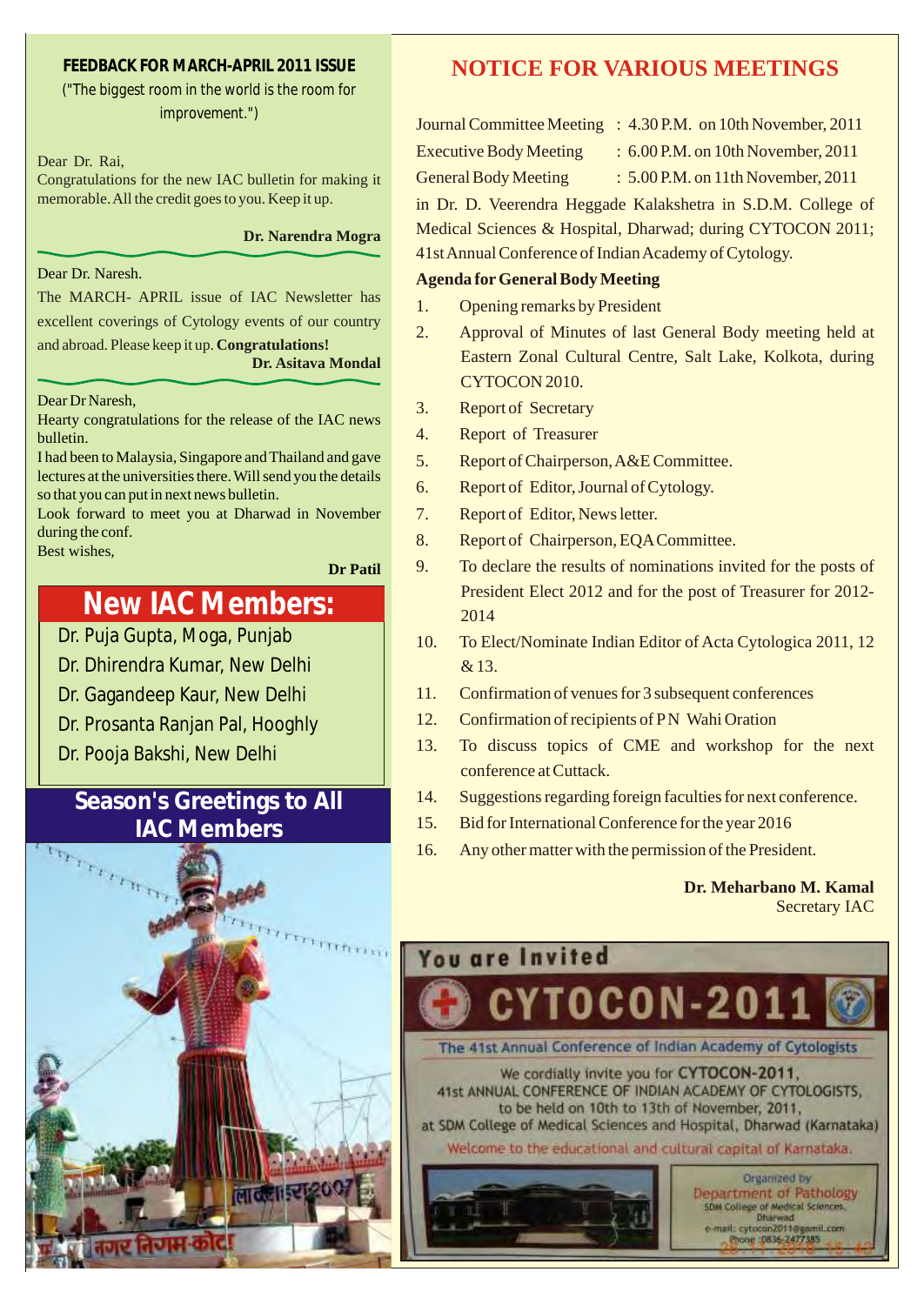## **Awardees for the year 2011**

#### **IAC Oration Award:**

Dr.Jose Schalper, Vice President of International Academy of Cytology , Chile.

**Dr PN Wahi Academy Oration:** Dr. R.F. Chinoy, Mumbai

**Ernest Fernandes Award:** Dr. Aruna Prayaga, Hyderabad

**Dr. Subhash Kumari Gupta memorial Lecture :** Dr.Kusum Verma, Chairperson and Senior Consultant, Department of Cytopathology,Sir Ganga Ram Hospital, New Delhi.

**Nalini Bai Thakkar Award:**  Dr.Madura Kulkarni, Govt. Medical College, Nagpur.

**Jwala Devi Award:**  Mrs.Neelam Prabhudesai, TMH, Mumbai.

**Sushil Malhotra Award or Cytotechnologists** Mr. Hemendra Singh Tomar, Delhi

**Bhasker Reddy Award for Cytotechnicians:**  Mr. Chirag Waghela, Mumbai

**IAC fellowship Nominee for 2011:** Dr. K. Sushila, Hyderabad.

**Satya Monga Award :** Dr. Upasna Gautam, PGI Chandigarh.

**Other Foreign Speakers in Dharwar** Dr. Henry Damanski, Sweden Dr. Brian Knight, Australia Dr. Lata Pisharoda, Rhode Island, U.S.A.



### **FORTHCOMING EVENTS :**



#### **Program highlights include:**

- Leopold Koss Lecture
- State of Art Symposium
- Poster & Platform Presentation
- Diagnostic Cytology Seminar
- Video Microscopy Tutorials
- Cytology Workshops
- Scientific and Technical Exhibits

Contact : **American Society of Cytopathology** 100 West 10th Street, Suite 605 Wilmington, DE 19801 Ph. (302) 543-6583 (Fax) : (302) 543-6597 E-mail :asc@cytopathology.org Register at : www.cytopathologymeeting.org

### **2012 DIAGNOSTIC CYTOPATHOLOGY** JAN 14-16, 2012 · SCOTTSDALE, ARIZONA **HOTEL VALLEY HO**

*Practical Issues for Surgical & Cytopathologists*  **Course Director** : Celeste N. Powers **Faculty** : Syed Z. Ali, Kristen A. Atkins, Taril M. Elsheikh, Ritu Nayar, Celeste N. Powers, Miguel A. Sanchez, Eva M. Wojcik

**United States & Canadian Academy of Pathology** 3643 Walton Way Extension, Augusta, GA 30909 Ph. (706) 733-7550 Website : www.uscap.org



February 20-24, 2012 The Mauna Kea Resort Big Island of Hawaii (USA) Women's Cancers: Surgical Pathologic, Cytologic, IHC and Molecular Diagnosis of Breast and Genital Tumors

Contact: Carol Haag, info@scientificsymposiums.com, telephone: 925-376-0217

#### **INTERNATIONAL CME IN PATHOLOGY – HISTOPATHOLOGY AND CYTOPATHOLOGY**

2nd, 3rd and 4th, February 2012 Goa Medical College, Bambolim-Goa.

**Organised by:**

Indian Academy of Cytologists, EFCS (European Federation of Cytology Societies) and IAC (International Academy of Cytology)

#### **Faculty:**

Dr. Jerzy Klijanienko, Dr. Roberto Dina, Dr. Gilda da Cunha Santos, Dr. Ratnayake Palitha, Dr.Mathilda Boon, Dr. L.P. Kok, Dr. N.A. Jambhekar

**Contact :** 

Dr. R.G.W. Pinto,

3 Sunshine Bldg, Benard Guedes Road, Panaji Goa. 403001. India. Tel: (0832) 2424177, Mobile:09422641170. Email: wisemanpinto@gmail.com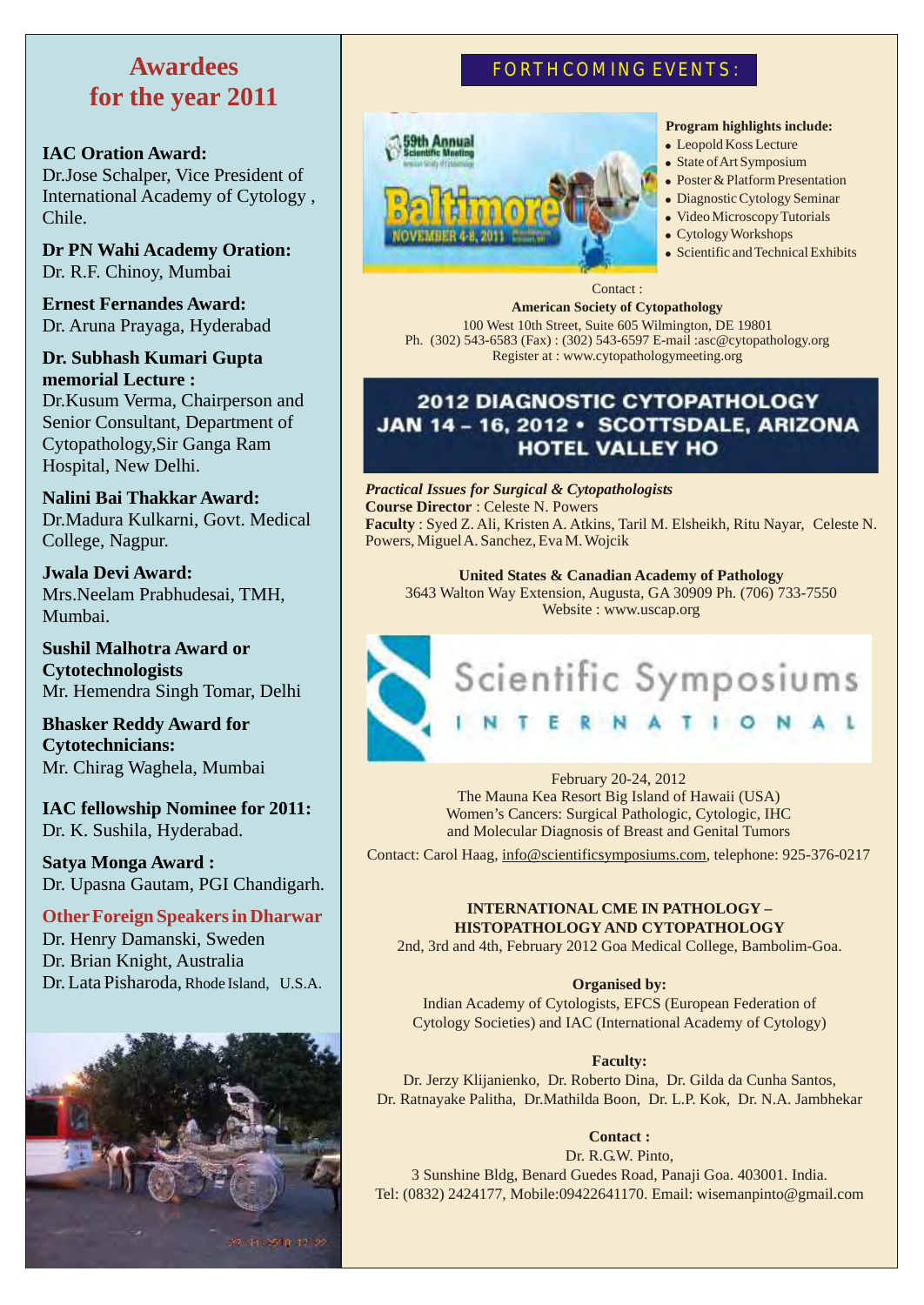

**WA** 

709



#### 41<sup>°</sup> Annual Conference of **Indian Academy of Cytologists**

10" to 13" November 2011

Organized By **DEPARTMENT OF PATHOLOGY**<br>SDM COLLEGE OF MEDICAL SCIENCES AND HOSPITAL<br>Diarwed - 380095, Nametaka, Phone: 0036 - 2477395.

|                                                                                                                                                                                   | Venue : Dr. D. Veerendra Heggade Kalakshetra                                                                                                                                                                                                                                                                                                                                                                                                                                                                                                                                                                          |
|-----------------------------------------------------------------------------------------------------------------------------------------------------------------------------------|-----------------------------------------------------------------------------------------------------------------------------------------------------------------------------------------------------------------------------------------------------------------------------------------------------------------------------------------------------------------------------------------------------------------------------------------------------------------------------------------------------------------------------------------------------------------------------------------------------------------------|
| <b>SCIENTIFIC PROGRAMME</b>                                                                                                                                                       |                                                                                                                                                                                                                                                                                                                                                                                                                                                                                                                                                                                                                       |
| <b>DATE</b>                                                                                                                                                                       | <b>PROGRAMME</b>                                                                                                                                                                                                                                                                                                                                                                                                                                                                                                                                                                                                      |
| 10th November 2011 (Thursday)<br>SDM                                                                                                                                              | <b>Registration and C.M.E. on</b><br>"Demystifying gray zones in FNAC : A systematic approach"<br>Moderator : Dr. Shubhada Kane, Tata Memorial Hospital, Mumbai<br>Speakers : Dr. Latha Pisharodi, Dr. Jose Schalper<br><b>Inauguration: 5:30 PM</b><br><b>Entertainment Program : 6:30 PM</b><br><b>Inaugural Dinner: 8:30 PM</b>                                                                                                                                                                                                                                                                                    |
| 11th November 2011 (Friday)                                                                                                                                                       | P.N. Wahi Oration<br>Dr. R.F. Chinoy, Consultant Pathologist, Prince Ali Khan Hospital, Mumbai<br>Nalini Bai Thakkar award Paper Presentations<br><b>IAC Academy Oration</b><br>Dr. Jose Schalper, Vice President IAC, Chile<br><b>Jwala Devi award Paper presentations</b><br><b>Guest Lecture: Cytology of Soft tissue lesions</b><br>Dr. Henryk Domanski, Sweden<br><b>Free Paper &amp; Poster Presentation</b><br><b>Banquet: 7:00 PM</b>                                                                                                                                                                         |
| 12th November 2011 (Saturday)                                                                                                                                                     | <b>Ernest Fernandes Slide Seminar</b><br>Dr. Aruna K. Prayaga, NIMS Hyderabad<br>Dr. Subhas Gupta Memorial Lecture<br>Dr. Kusum Verma, Sir Ganga Ram Hospital, Delhi<br>Symposium : "How can we train our cytopathologists better"<br>Moderator: Dr. Anshu, MGIMS Sewagram<br>Speakers : Dr. Jose Schalper, Dr. Arvind Rajwanshi, Dr. Sanjay Pal<br><b>Guest Lecture: Quality assurance, Quality control and</b><br><b>New developments in cytopathology</b><br>Dr. Latha Pisharodi, Rhode Island USA<br><b>EQA</b> programme presentation<br>Dr. S. Radhika, PGI Chandigarh<br><b>Valedictory Function : 6:00 PM</b> |
| 13th November 2010 Sunday                                                                                                                                                         | <b>Workshop: (Two Parallel Sessions)</b><br><b>Cell Block in Diagnostic Cytology</b><br>Conducted by : Dr. Col. U.S. Dinesh, SDM Medical College, Dharwad<br><b>Cervical Cytology</b><br>Conducted by : Dr. Lakshmi Rao, KMC Manipal                                                                                                                                                                                                                                                                                                                                                                                  |
| <b>Organizing Secretary:</b><br>Dr. Col. U.S. Dinesh<br>Professor of Pathology<br>SDM College of Medical Sciences<br>& Hospital<br>Dharwad-580 009 (Karnataka)<br>M.: 09449079325 | <b>Important Notes:</b><br><b>Caution :</b> Consumption of liquor, Non-vegetarian food and tobacco is strictly prohibited<br>1.<br>in the premises of conference venue and campus. The Organizing Committee<br>discourages the use of plastics in the Venue area.<br><b>Photo ID:</b> Registered delegates are requested to send passport size color photograph<br>2.<br>with name and address on the reverse side or as attachment by email to<br>cytocon2011@sdmmedicalcollege.org. This requirement for photo ID for all delegates.<br>ATM of SBI & Syndicate Bank are available at the Venue.<br>3.               |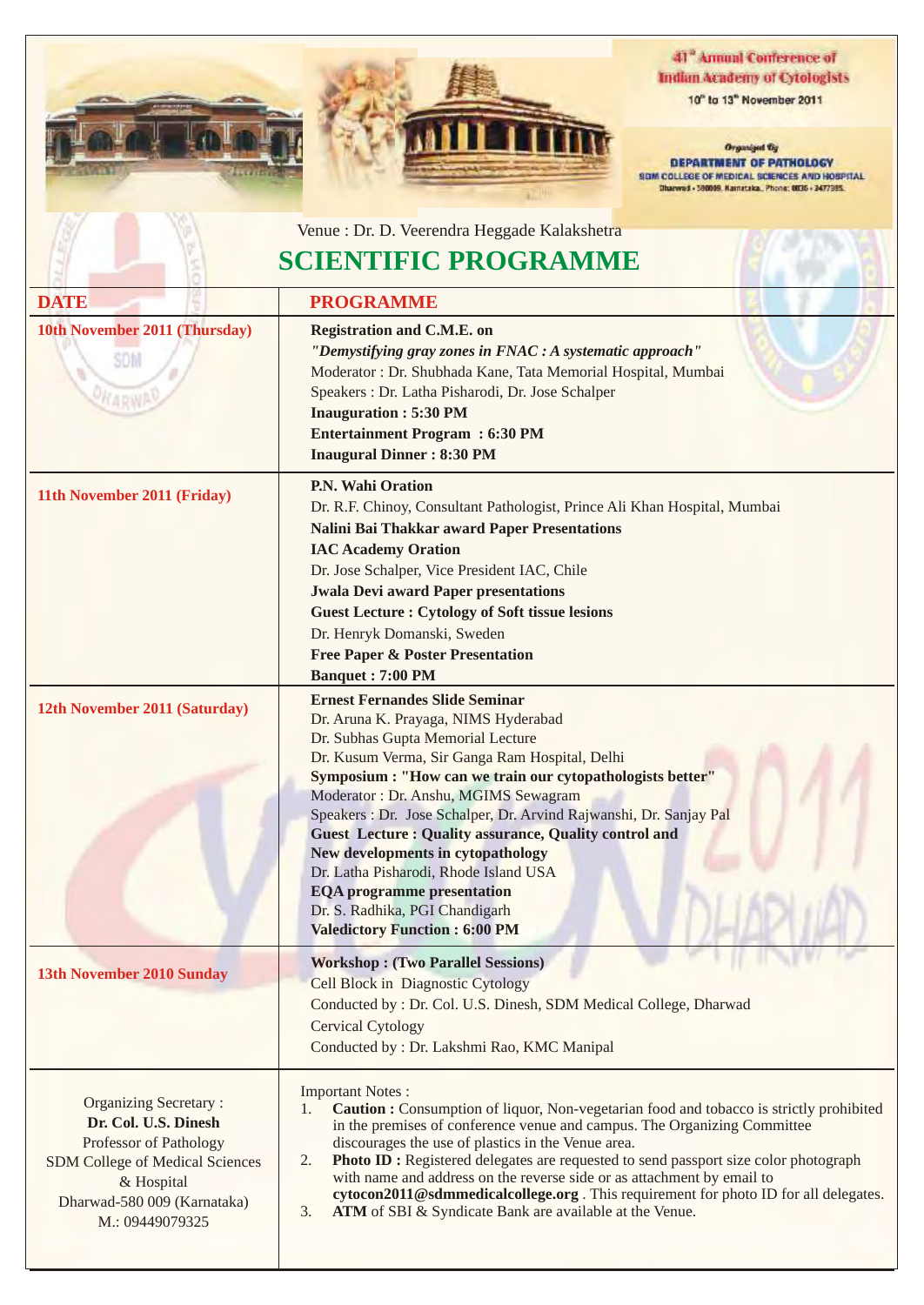## **TRIBUTARIES : News from around**

Activities in different regions as per the input received by members

#### **SOUTH**

Dr. Asitava mondal has been awarded Dr. S.J. Nagalotimath Memorial Oration in Excellence in Teaching and Medical Academics Award from KLE University, Belgam, Karnataka for the year 2011

Dr. Asitava mondal was Felicitated by College of Dental Sciences, Davangere, Karnataka; the lecture on "Imaging, Cytology and Histopathology of Maxillofacial Bone Lesions" as " Living Legend Symposium." in September, 2011



Dr Prakash Patil, Past President of IAC was invited to give lectures at Taylor's University in Kaula Lumpur, Malaysia, National University of Health Sciences, Singapore and Thammasat University at Bangkok, Thailand in April 2011. On 10th April Dr Patil spoke on Role of Pap smears in early diagnosis and prevention of Cervical Cancer, at Taylor's University .On 20th April, he spoke on Advances in Cervical cytology at NUHS, Singapore. On 28th April, Dr Patil gave talk at Thammasat University, on his experiences on Pap smear screening camps in rural India.



Dr. Patil in Taylor's university in Malaysia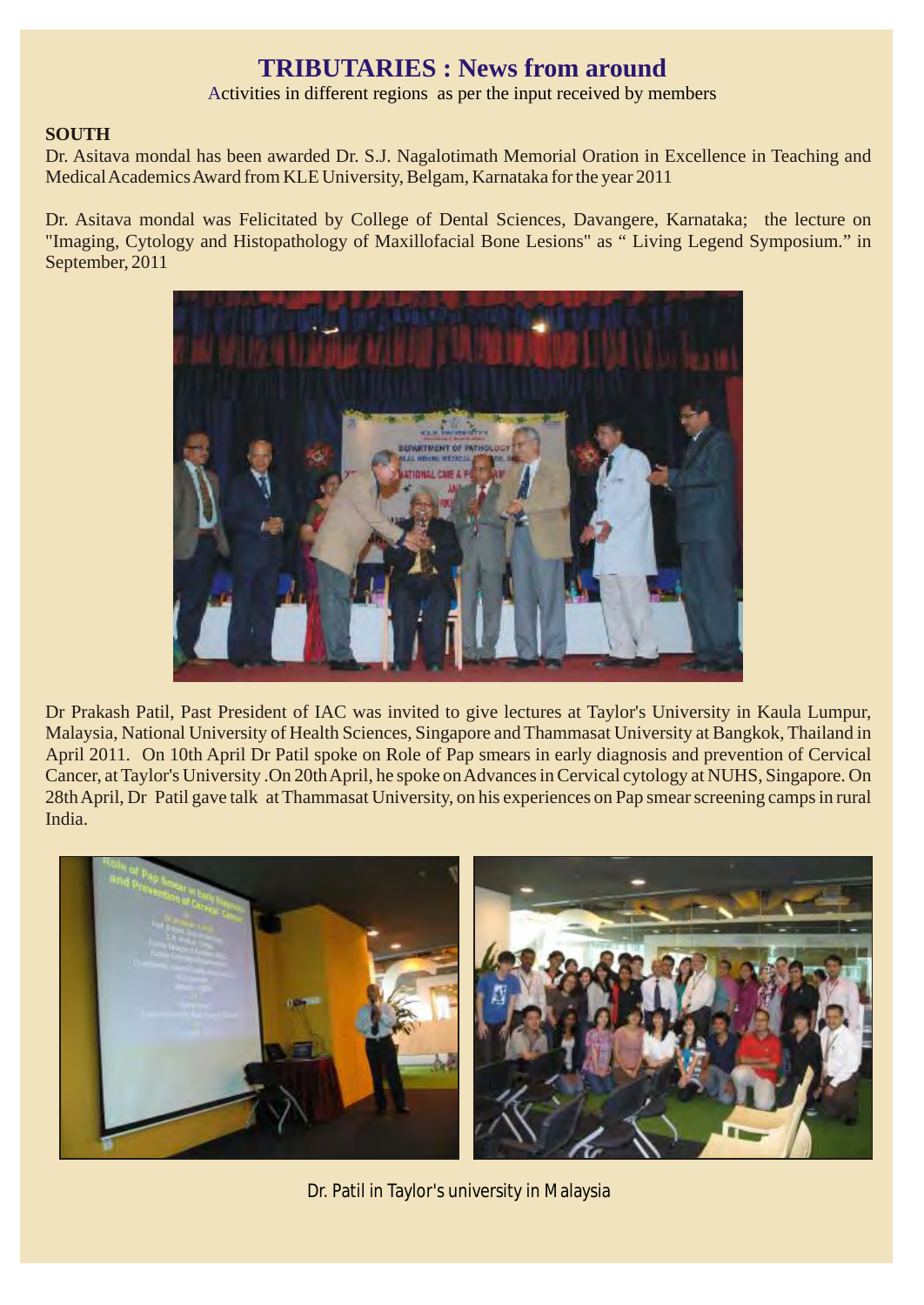

Advances in Cervical cytology : Dr. Patil's Visit to NUHS, Singapore





Pap smear screening camps in rural India : Dr Patil's talk at Thammasat University



#### **VIDARBHA**

Dr. M. M. Kamal was invited as faculty, by The Amravati Obsterics & Gynecology Society, for the Oncology Workshop in F.O.G.S.I.'s Education Programme on Prevention of Cancer Cervix - July 2011. She delivered a talk on "Screening Technologies for Cancer Cervix".

#### **WEST BENGAL**

Dr. R.N. Ghosh Memorial CME-- Dr. Asitava Mondal delivered Lecture on Diagnostic Approach to Tumors in September, 2011 in Bankura, West Bengal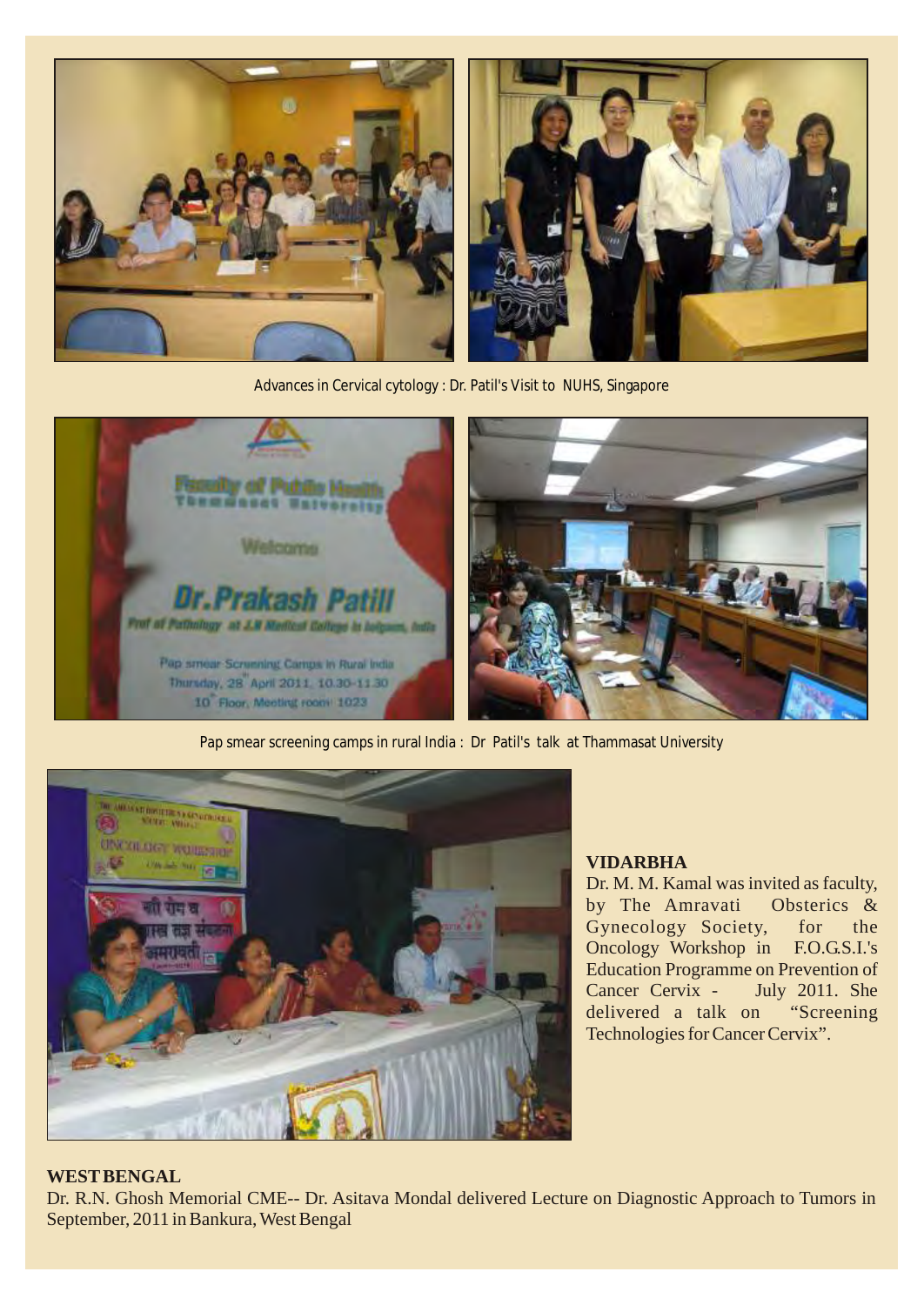## *OUR IAC*

*IAC Kal Aaj Aur Kal*: Send your inputs regarding History, interesting or inspiring anecdotes from your memory- from any of conference you have attended in past. In Words or in pictures.



IAC Conference in, Goa Medical College, Bambolin, Goa 1998- Organized by Dr. R.G.W. Pinto



Inauguration of Cytocon 2004 at Bhopal : Dr. Reeni Malik (Org Secy), Dr. Bhardwaj (Org Chairman), Dr. Chaturvedi (President IAC), Dr. RGW Pinto (Secy, IAC) & Dr. Gouri Shankar Shejwar (Chief Guest & earstwhile H.M. of M.P.)



Cytocon 2006 at Ranchi Inaugural function



Cytocon 2008 at Ahmedabad Dr. Pinto, Dr. Verhest, Dr. Mondal, Dr. Satya, Dr. Barua



Cytocon 2008 at Ahmedabad, Dr. U.S. Dinesh, Dr. Pinto, Dr. Chetan Dharaiya (Organizing Secy), Dr. (Mrs.) Dharaiya



Cytocon 2010 at Kolkata Dr. Pinto, Dr. Phillip, Dr. Pinar & Dr. Mrs. Mondal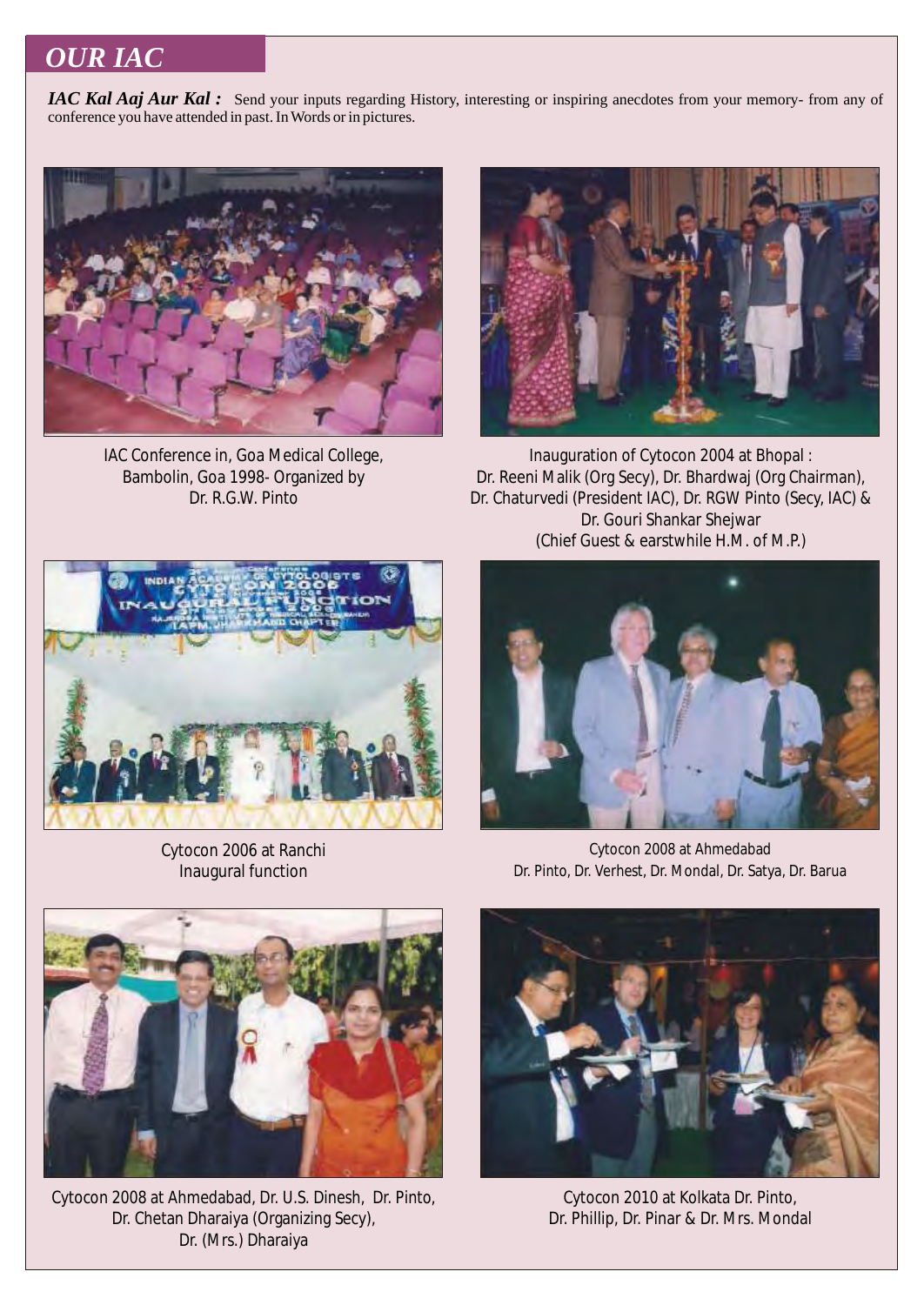## *OUR IAC*

### *IAC Kal Aaj Aur Kal*



SURROUNDED : Cytocon 2004 at Bhopal Banquet & Dancing at the Palace - Dr. Pinto with Dr. Reeni & Dr. Kapoor



KAJRARE KAJRARE : Cytocon 2004 at Bhopal Banquet & Dancing at the Palace Dr. Pinto, Dr. Reeni



POST-CME POSE : IAC members conduct CME in Goa January 2010: Dr. Naresh N. Rai, Dr. Reeni Malik & Dr. Pinto



 Dr.Lakmini mudduva from srilanka and delegates from A.P. With Dr. Orell at Cytocon 2003, Pune (AFMC).



Drs. Gita jayaram, C.V.Raghuveer, Sudha at cytocon 2004 Bhopal.



Banquet at cytocon 2003, AFMC, pune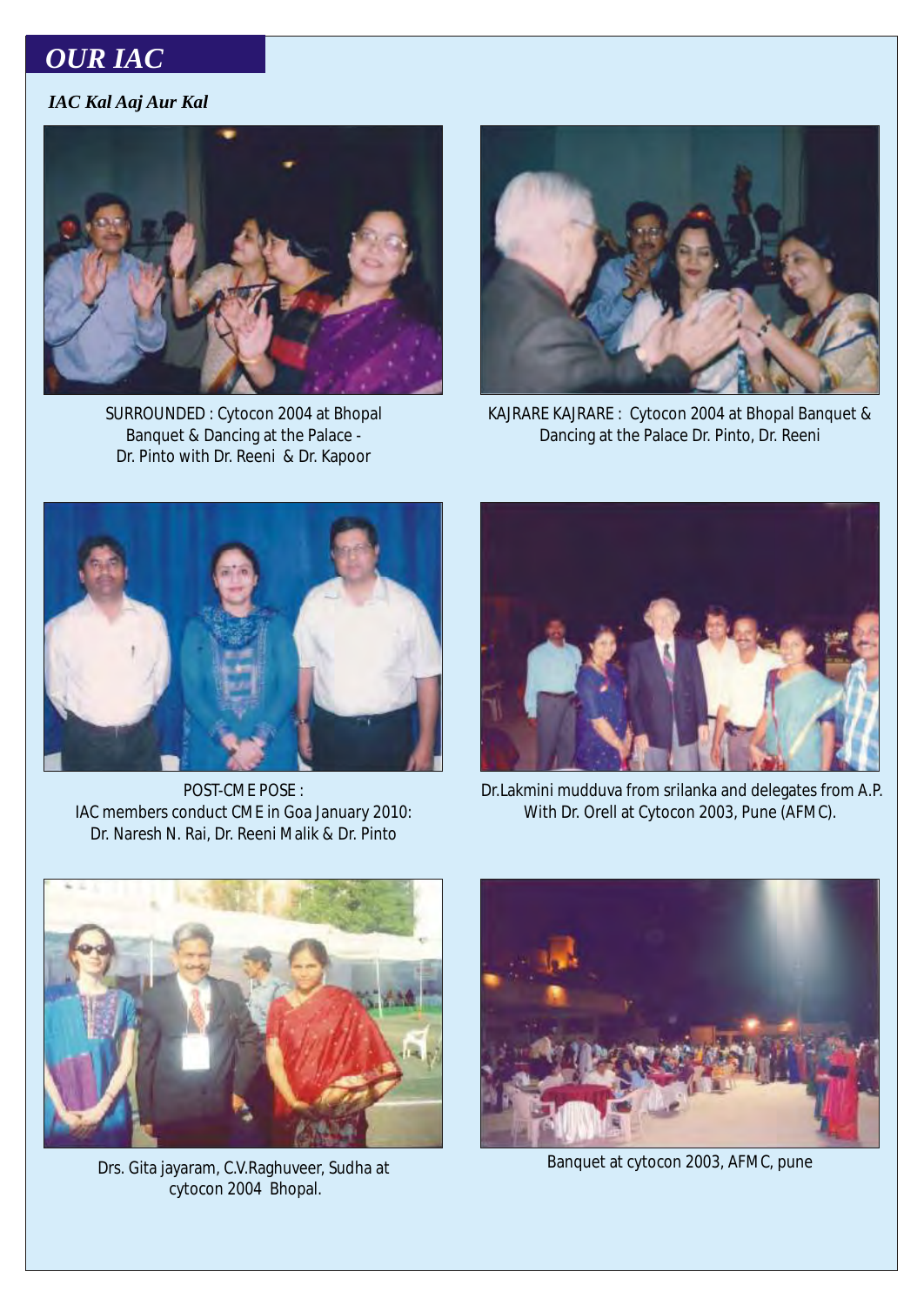## *OUR IAC*

#### *IAC Kal Aaj Aur Kal*



Drs. Sridevi amma, chandralekha, Sudha at dhanvantari auditorium in cytocon 2003, AFMC, Pune.



Imbibing from the Icon of Cytology : Dr. Naresh N. Rai & Dr. Saurabh Gupta with Dr. Dilip K. Das

*IAC Archives*: Nothing scientific about it. Send interesting photographs from your paper albums or digital file. Reminiscences of past IAC conferences. From the venue or around.





Sabarmati ashram, Ahmedabad- Cytocon 2009



Sunset at a Manglore Beach : Cytocon-2002 Sabarmati ashram in Ahmedabad Cytocon-2009

Published by : Indian Academy of Cytologists, Edited by : Dr. Naresh N. Rai, Designed by : Indu Kant Dadhich-Rekhankan, Kota Digital Contribution by : Dr. Asitava Mondal, Dr. P.V. Patil, Dr. M.M. Kamal, Dr. R.G.W. Pinto, Dr. A. Sudha, Dr. Rajeev Saxena, Dr. Naresh N. Rai